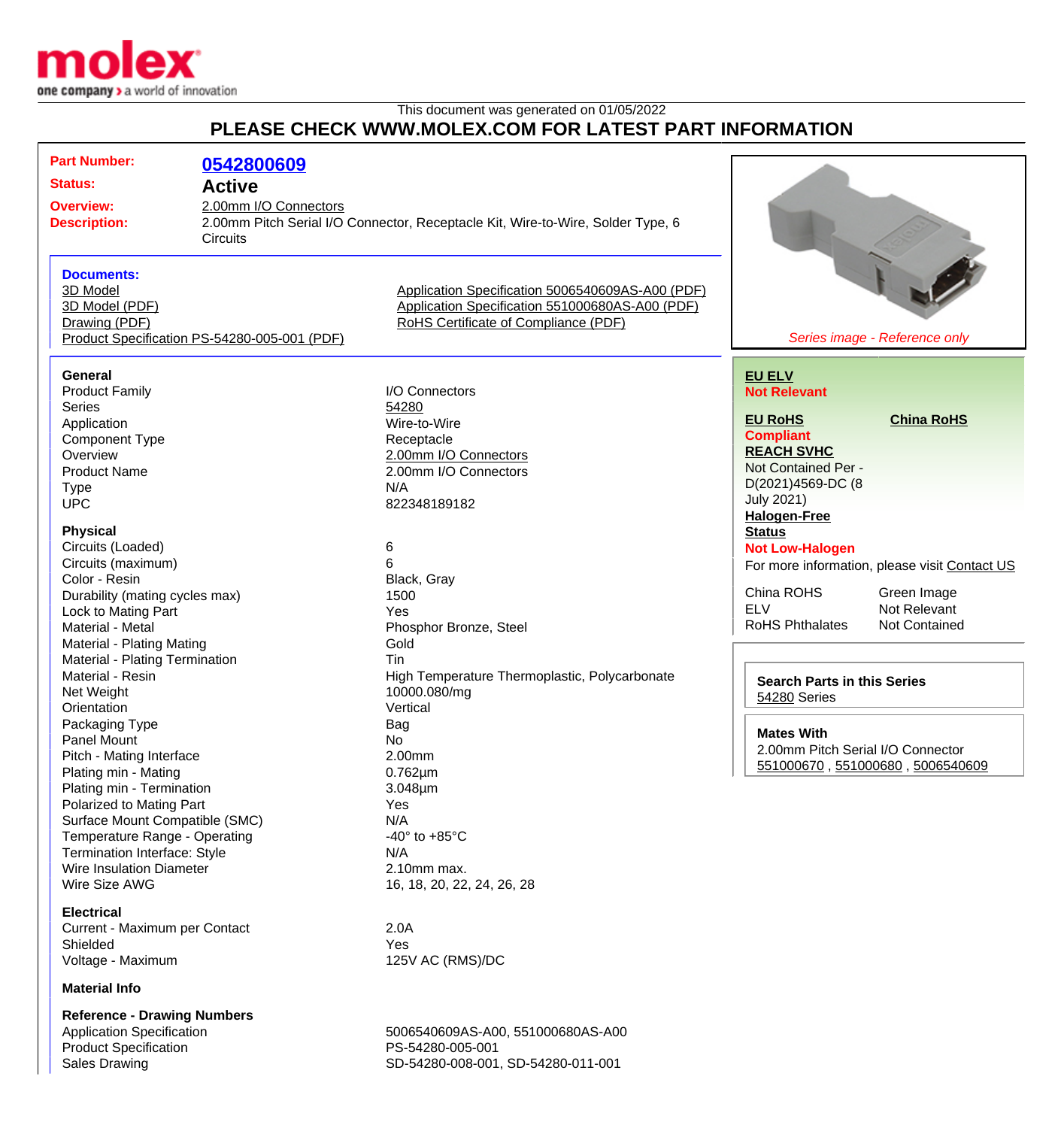This document was generated on 01/05/2022 **PLEASE CHECK WWW.MOLEX.COM FOR LATEST PART INFORMATION**